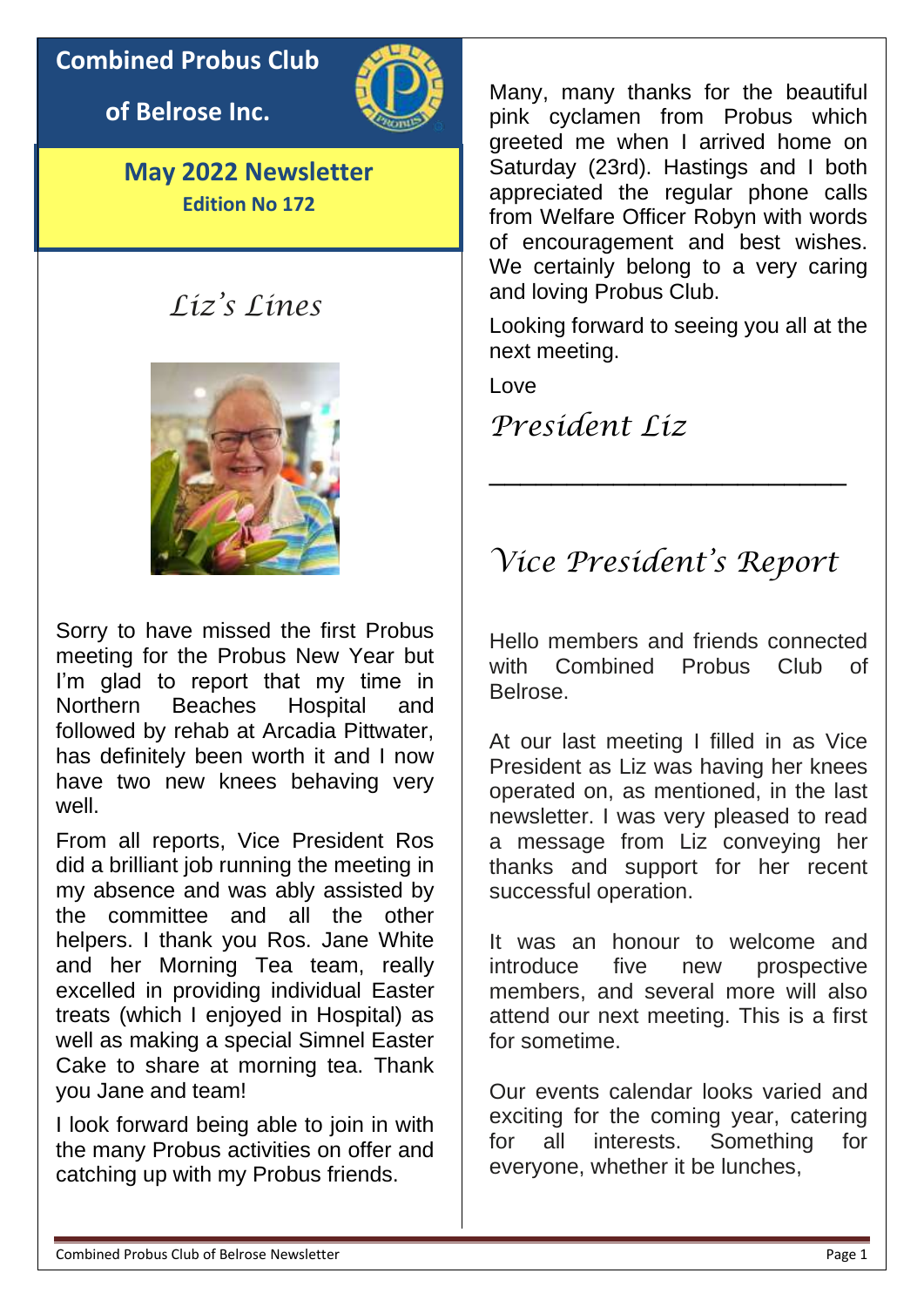outings and tours, theatre entertainment, walking groups, knitting etc.

I would like to thank Diana Noyce for being the guest speaker at our meeting. She enlightened us on the origins of the food we especially enjoy at Easter, including customs of other countries around the world.

We were also treated to seminal cake and Easter treats for morning tea. Thank you Jane White and team.

I wish to thank the Management Committee and Members for their support and encouragement for the meeting. It was greatly appreciated.

We look forward to welcoming President Liz back with her new knees for our May meeting.

Love,

*Vice President Ros*

### **2022 MEETING DATES**

**\_\_\_\_\_\_\_\_\_\_\_\_\_\_\_\_\_\_\_\_\_\_\_\_\_\_\_\_\_\_\_**

#### **General Meetings - Thursdays 10am**

12 May 09 June 14 July 11 August 08 September 13 October 10 November 08 December

#### **Committee Meetings - Thursday 9.30am**

26 May 23 June 28 July 25 August 22 September 27 October 24 November No meeting in December

### **COMMITTEE MEMBERS 2022/2023**

| President                | <b>Liz Pawsey</b>      |
|--------------------------|------------------------|
| <b>Past President</b>    | <b>Terry Stewart</b>   |
| <b>Vice President</b>    | <b>Ros Thompson</b>    |
| <b>Secretary</b>         | <b>Lesley Walker</b>   |
| <b>Treasurer</b>         | <b>Colin Fordred</b>   |
| <b>Assist Treasurer/</b> |                        |
| <b>Assist Secretary</b>  | <b>Mike Staniland</b>  |
| Entertainment            | <b>Warwick Brady</b>   |
| <b>Guest Speakers</b>    | <b>Jan Staniland</b>   |
| <b>Membership</b>        | <b>Tony Lovett</b>     |
| <b>Newsletter</b>        | Jenny Jones            |
| Social                   | <b>Margaret Lovett</b> |
| Tours/Outings            | <b>Margaret Ayre</b>   |
| Welfare                  | Robyn Wood             |

### **CLUB SUPPORT 2022/2023**

| Art Appreciation/     |                                 |
|-----------------------|---------------------------------|
| <b>Historic Walks</b> | John Robinson                   |
| Auditor               | <b>Bill Hardman</b>             |
| Hospitality           | <b>Jane White</b>               |
|                       | Barbara Moxham                  |
| <b>Movie Group</b>    | Gloria Attwooll                 |
| Reception             | <b>Warren Needs</b>             |
| Room Set-up           | <b>Malcolm McLean</b>           |
| <b>Walking Group</b>  | Helen Miles                     |
| Website Admin.        | <b>Ross Swadling</b>            |
| Wine Apprec,          | <b>Mike Staniland</b>           |
|                       | Wraps with Love Margaret Hobson |

#### **CONTACTS**

| <b>President: Liz Pawsey</b> |                                 | 0403 206 460                    |
|------------------------------|---------------------------------|---------------------------------|
|                              | Secretary: Lesley Walker        | 0404 828 261                    |
|                              | <b>Treasurer: Colin Fordred</b> | 0411 757 156                    |
|                              | <b>Newsletter: Jenny Jones</b>  | 0405 310 537                    |
| <b>Club Website:</b>         |                                 | http://www.belroseprobus.org.au |

\_\_\_\_\_\_\_\_\_\_\_

**The Combined Probus Club of Belrose Newsletter is Private and Confidential and is for Probus use only. It is not to be used for any other purpose.**

Combined Probus Club of Belrose Newsletter **Page 2** and the extent of the extent of the Page 2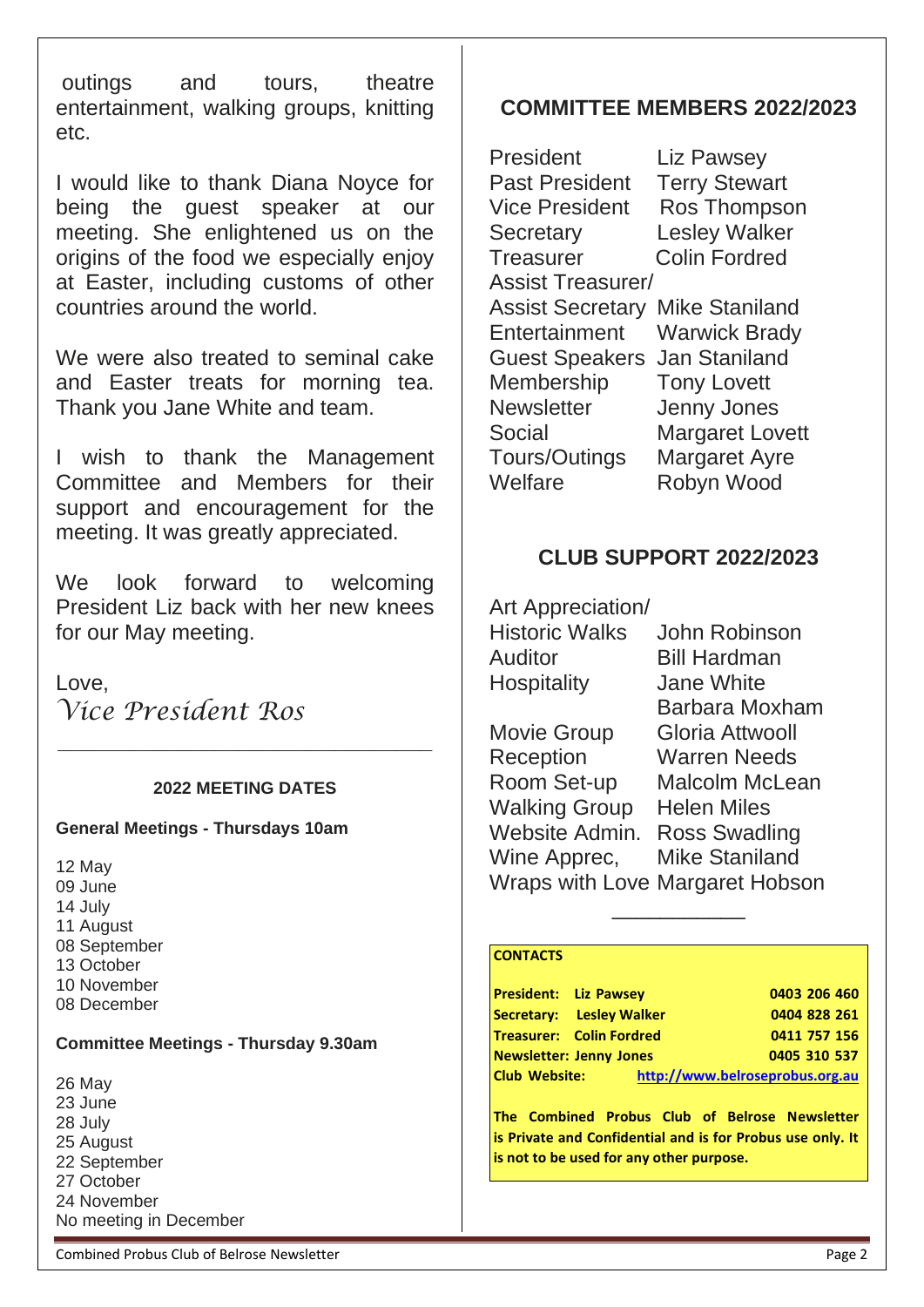#### **PAYMENT REMINDERS.**

**Preferred method of payment is EFT**. Please ensure that you include your surname and event name in the description section of your EFT payment. Print the "transaction receipt" and give one copy of it to the event organiser. Bank details are:

### **Combined Probus Club of Belrose BSB: 032123 Account No: 325864**

If you need to pay in cash please place in an envelope for each event with your name on the front and give it to the event organiser. Separate payments in separate envelopes please.

### **Preferably no cheques please.**

### **MORNING TEA**

Jane White (9453 3114)

Barbara Moxham (0407 992 476)

Please note, a sheet for morning tea helpers to assist from July to December will be placed near the sign on sheet at our next meeting. Please add your name if you would like to help with the teas and coffees.

### Morning Tea Roster

| 12 <sup>th</sup> May 2022 | 9 <sup>th</sup> June 2022 |
|---------------------------|---------------------------|
| <b>Barley Stewart</b>     | <b>Barley Stewart</b>     |
| <b>Carol Worboys</b>      | Lyn Cameron               |
| <b>Judy Morton</b>        | <b>Dulcie Hermann</b>     |

#### **ENTERTAINMENT**

Warwick Brady (0418 793 684)

# • **Friday 22nd April**

59 members thoroughly enjoyed the production at Glen Street of the **Everly Brothers and the Rock & Roll Legends of the 50's and 60'.**

What a great show performed by the internationally renowned Williams Brothers supported by the multi-award winning band The Shy Guys. Almost all of our members were on their feet for the finale. Glen Street has certainly provided a number of terrific shows this year.

### • **Wednesday 4 th May**

Moving on, another show we have been waiting to see for two years, the internationally acclaimed **9 - 5 Dolly Parton's smash hit musical** . We have 36 tickets for this show. The Australian production features Marina Prior, Casey Donovan, Eddie Perfect and Caroline O'Connor.

# • **Thursday 12th May**

We return to Glen Street to see **Black Cockatoo** on Thursday 12th May a play inspired by the true story of legendary first nations cricketer Johnny Mullagh and Australia's first international sporting team. A story not just about cricket but a story of strength, resistance, hope and possibility.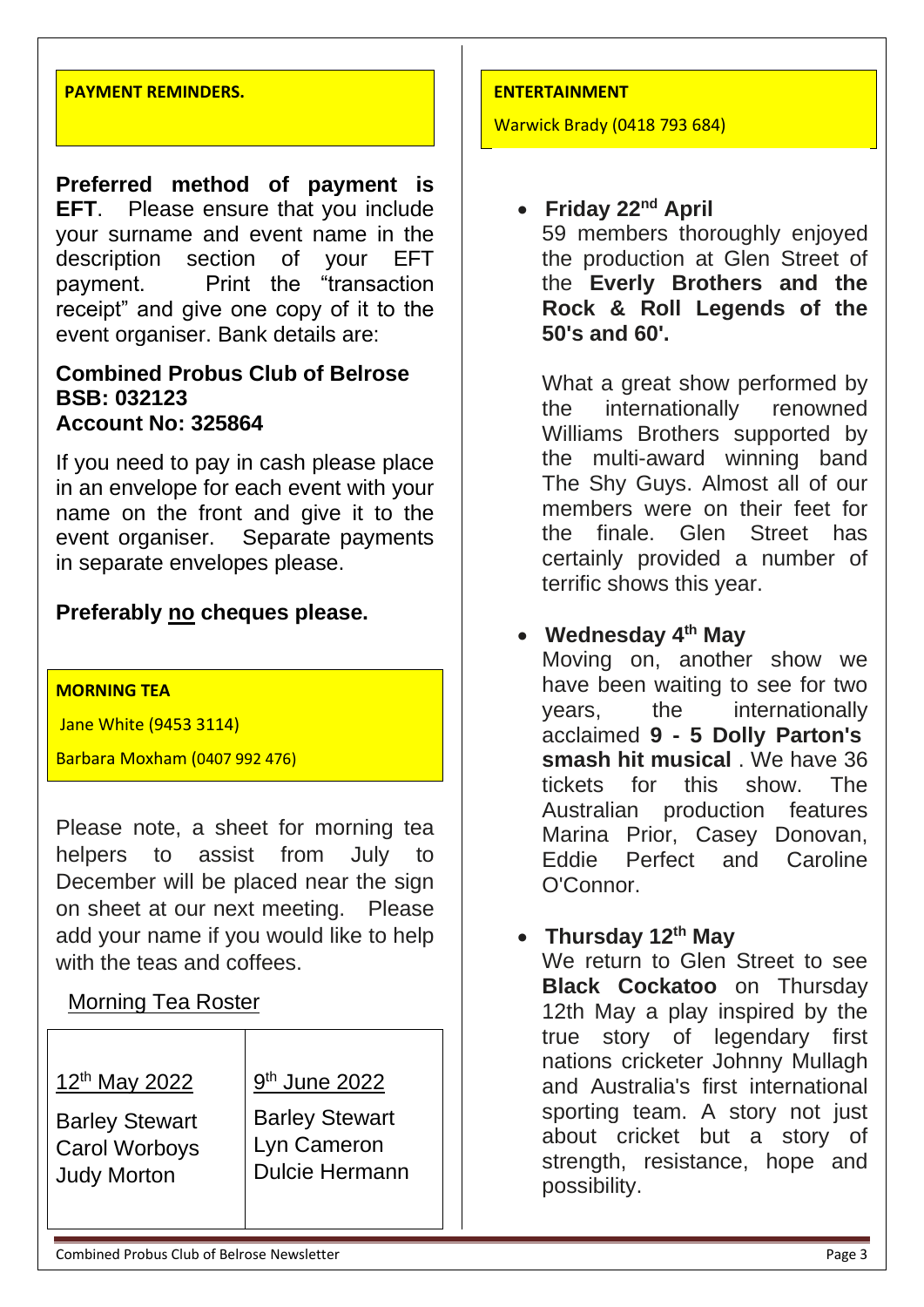## • **Wednesday 8th June**

On 8 June we have a reservation for "**An American in Paris**" 39 seats at the Theatre Royal in King Street Sydney. This theatre has been recently modernised. All tickets for this show have been reserved and paid for.

## • **Saturday 16th July**

On Saturday 16th July back at Glen Street a large theatre party has been ordered for Mark Vincent - **The Impossible Dream**. I still have 7 tickets available for this show. @ \$69.90 each. Payment for all tickets is required by 28th May at the latest. Fans can expect an intimate performance with Mark performing a rich repertoire of classical music songs as well as hits from London and Broadway Musicals including Memory, This is the Moment, Nessun Dorma, You'll Never Walk Alone, My Way and many more.

## • **Friday 12th August**

Bookings are now open for "**The Sapphires**" a multiple award winning play full of unbeatable soul music, raw energy, comedy and romance, Our booking is for Friday 12th August at 7.30pm and ticket price is \$67.50.

Thanks again for all your support. Other new productions will follow next month.

Kind regards, **Warwick Brady Entertainment Officer**

#### **GUEST SPEAKERS**

Jan Staniland (0409 455 652)

### MAY MEETING

Our Guest Speaker for May 12 is Kez Hasanic from the Maritime Museum who is talking about the amazing luxury liner for the rich and famous. launched by the Cunard Line in 1906. On it's 202nd voyage across the Atlantic it was sunk by a German submarine in WW1. This is a real detective story that throws light on the truth and reason why the ship sank in only 18 minutes, taking over 1200 men, women and children with her.

### APRIL MEETING



Guest Speaker Diana Noyce and Mike Staniland

At our meeting just before Easter, food historian Diane gave a very interesting presentation on how people around the world celebrate at Easter time and the foods they eat.

**Jan Staniland Guest Speaker Coordinator**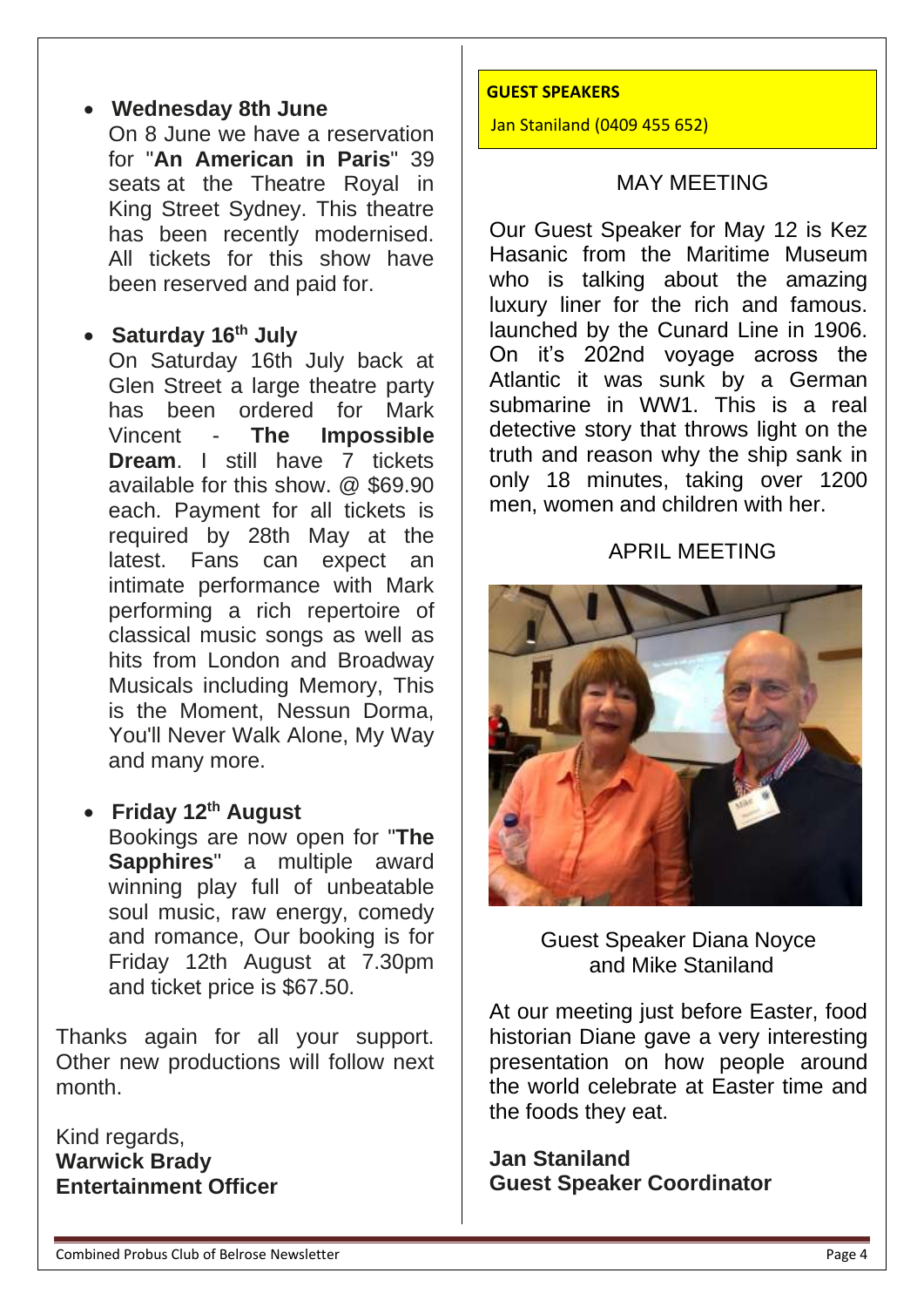### **SOCIAL**

Margaret Lovett (0414 872 189)

Social calendar for the next few months:

### • **April 21st Mooney Mooney Lunch**

Unfortunately due to lack of interest the Lunch at Mooney Mooney was cancelled.

• **May 19th Lunch at Franky`s Restaurant at Flower Power Terrey Hills - 12.30pm**

Thursday lunch at Frankie's Restaurant at Flower Power at Terrey Hills is booked for 12:30pm. Final numbers are required by 10th May so management are able to arrange their staff and for catering purposes. The menu is quite varied, and people will have the opportunity to order and pay for their own meals. There will be no set menu and I will not be collecting any money prior to the event. BUT PLEASE let me know if you are coming via the website. **Bring a jacket if the weather is cool.**

• **June 2nd Lunch at Sydney Zoo**

Lunch will be available at the restaurant/café at the Sydney Zoo

• **July 28th Anniversary Lunch at Royal Motor Yacht Club Newport – 12 noon**

The Anniversary Lunch at Royal Motor Yacht Club at Newport is at 12 o'clock. Further details re the menu and the price will be in next month's newsletter.

### • **December 13th (TUESDAY) Christmas Lunch at Terrey Hills Golf Club**

My monthly reminder of the date and day for the Xmas Lunch at Terrey Hills Golf Club TUESDAY 13th DECEMBER

### **Silk Chinese Restaurant – 31 March**

A very pleasant dinner at Silk Dining at St Ives was enjoyed by 35 people. There was much chatter and laughter and an abundance of lovely food. Thanks to all who attended. Here are some photos taken on the day.

### **Marg Lovett Social Coordinator**



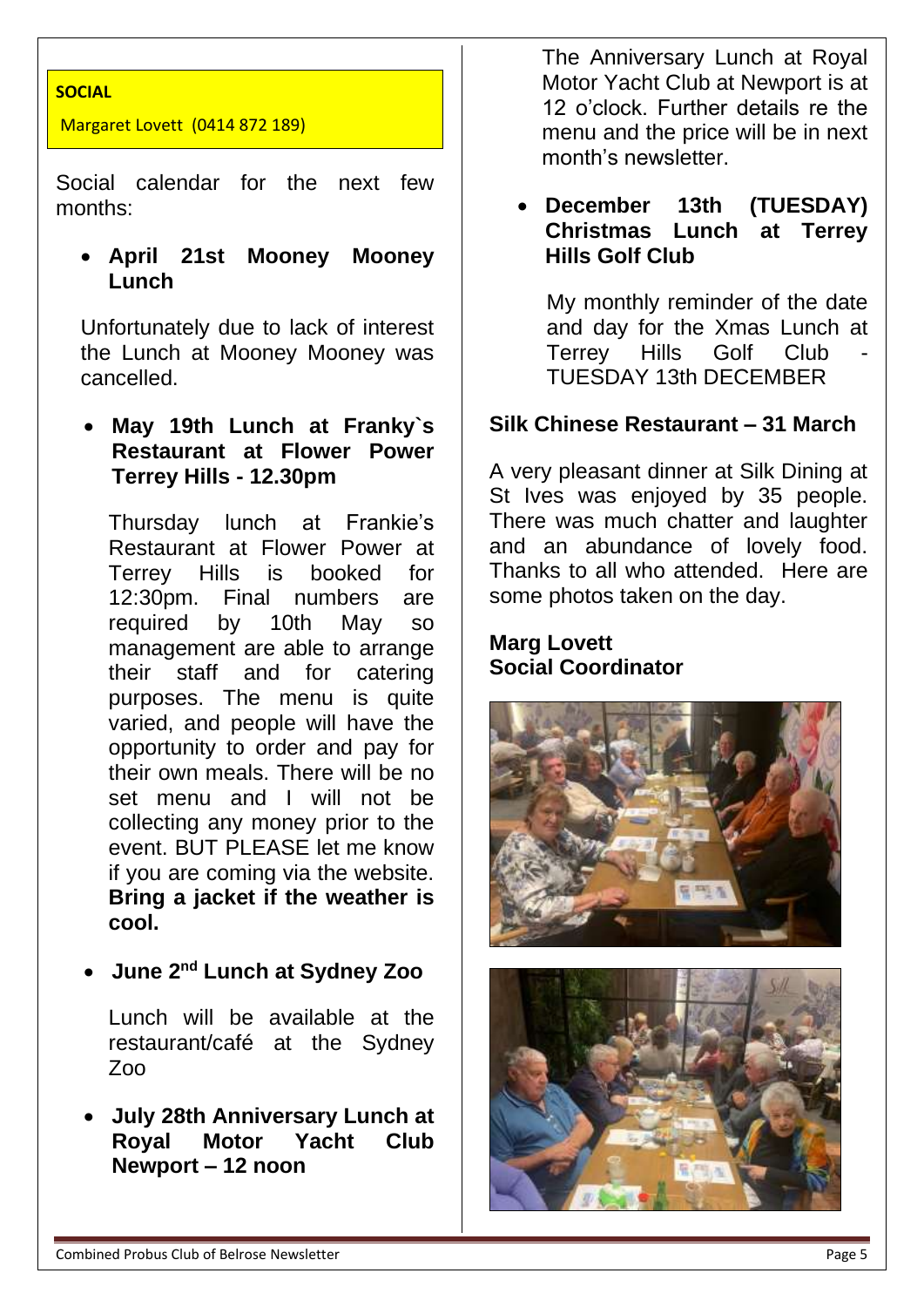







**TOURS AND OUTINGS**  Margaret Ayre (0423 302 069)

> BARE ISLAND, LA PEROUSE & SOUTHERN BEACHES TOUR

> > 16 MAY 2022



Our tour commences with morning tea at La Perouse before our guided tour of Bare Island. Located within the Botany Bay National Park, Bare Island Fort is situated at the mouth of Botany Bay. The fort was built in 1885 to protect the 'back door' of Sydney from attack by sea. Cross the wooden bridge (approximately 50 meters) and enter a world of military pride, fire engineering and great deception. Our guided tour will last approximately 1.5 hours.

Our two-course lunch is at the Coogee Legion Club. We will tour the coastline from La Perouse on the northern entrance of Botany Bay, passing Little Bay, Malabar and Maroubra before reaching our destination at the Legion Club in Coogee. Here you will have a choice of main courses, dessert and tea or barista coffee while enjoying the water views from our reserved seating.

Combined Probus Club of Belrose Newsletter **Page 6** and the extent of the extent of the Page 6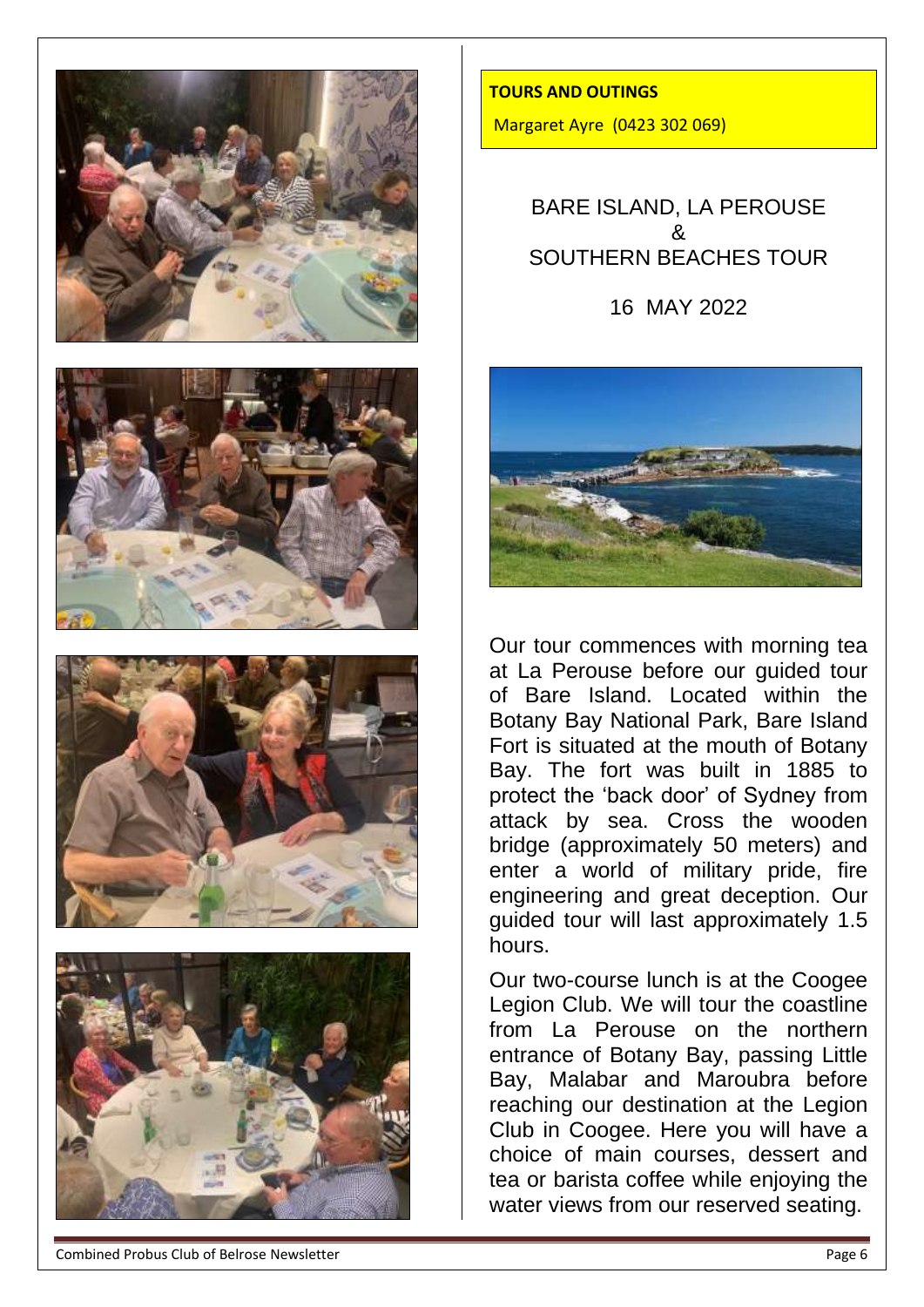Following lunch we will continue with our tour of the Southern Beaches to Watsons Bay. We will travel through Coogee, Bronte, Tamarama and Bondi beaches and finish up through Vaucluse, Rose Bay, Double Bay and Woollahra.

Cost per person is \$82.00 and includes morning tea, two course lunch with tea or barista coffee, guided tour and coach touring.

Departs at 8.30am from Hews Parade and returns at approx. 4.30pm. **Payment due by 30th April 2022** 

> FULL DAY BUS TRIP TO SYDNEY ZOO BUNGARRIBEE NSW 2767

> > 2 JUNE 2022





Full day bus trip leaving from Hews Parade at 9am Returning at 4pm The pricing for groups of 15 or more paid tickets is as follows: \$28pp for concession. When booking please let

me know if you are planning to use your D & D voucher. If you are using your Dine and Discover for the zoo you will either need to redeem them online or in person at Sydney Zoo. Please know that the online and gate rate rates are different prices. With D&D \$29.99 online or \$36 at the gate

The coach is a 48 seater, the more going the cheaper the fare. Fare for 40 persons = \$30.pp Fare for 30 persons = \$40 pp. Lunch at our own expense

> YULEFEST CARRINGTON HOTEL 15-47 Katoomba St, Katoomba

## 8 AUGUST 2022



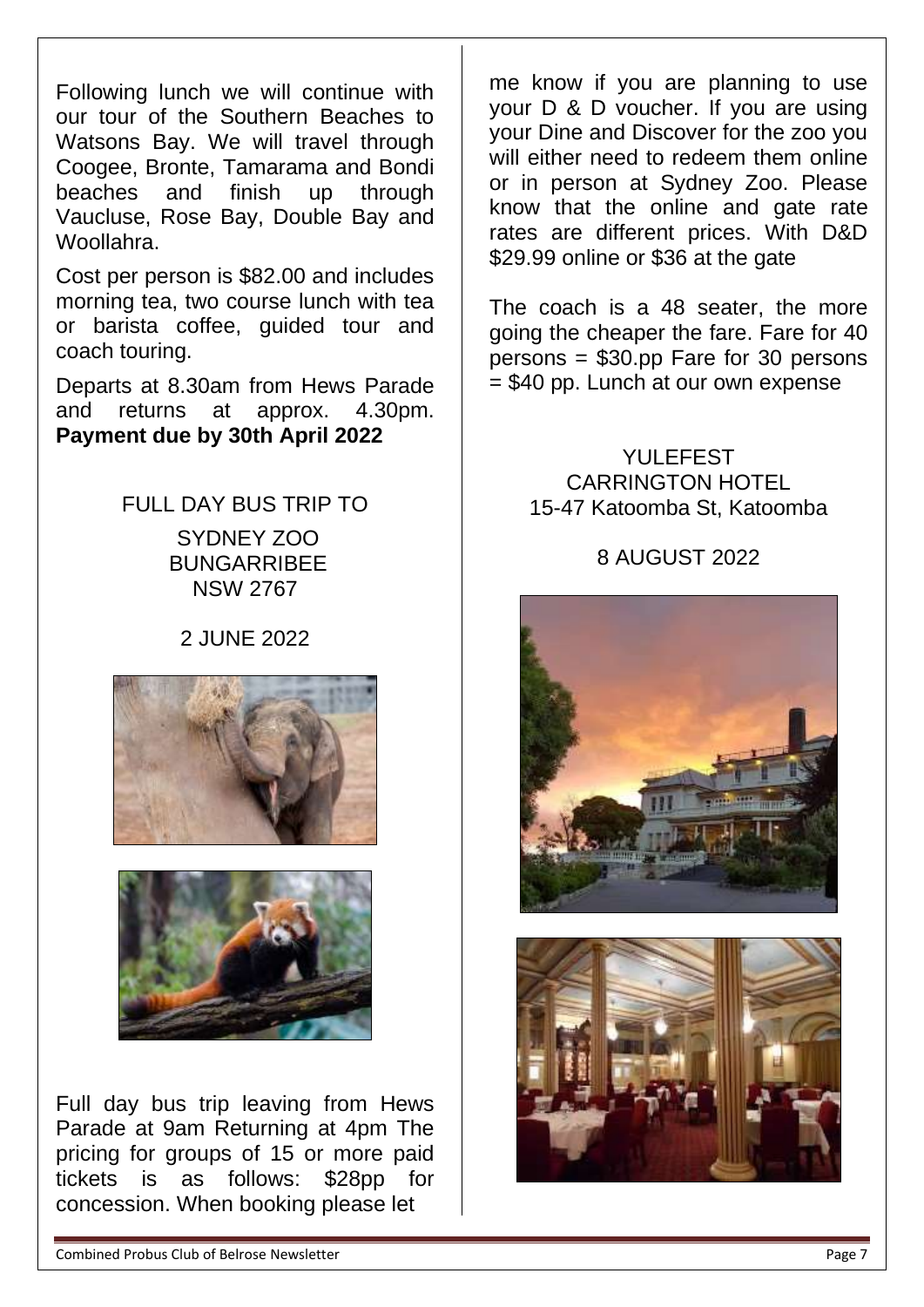1 Night's accommodation package includes:

- 4 course Yulefest Dinner. Christmas Music, Centrepieces and Bonbons plus a complimentary glass of Gluwein
- Group Accommodation
- Continental Breakfast

Cost: Twin \$319.00, Single \$257.00 Prices are per room

There are 8 rooms still available

### **Margaret Ayre Tours and Outings**

### **WALKING GROUP**

Helen Miles (0407 078 963)

# MAY WALK

Our May walk is on **Friday 27th May** at Middle Head lead by Helen.

We will meet at the George's Heights carpark at 9.15 am for a 9.30 am start. Turn right off Middle Head Road into Suakin Drive (large George's Heights sign) and proceed down to turn right into Commonwealth Avenue, just before the boom gate, then left into the car park. This is the car park above Gunners Barracks.

We will explore the headland then walk down to the Middle Head Fortifications, weather permitting. Coffee should be available at cafes.

# APRIL WALK



Our April walk in Narrabeen was led by Ted and enjoyed by 12 walkers and Molly.

How lucky were we to have a lovely sunny day after all the rain. We started along the ocean side before crossing over to the lake. A leisurely coffee was really enjoyed at H2O before continuing on around the lake for cheese and biscuits in the shade and a return to the cars. Thank you Ted for a great morning out after all the wet weather.

# PROPOSED WALKS FOR 2022

- **· May**. 27/05/22. Middle Head. Led by Helen. 9.15 for 9.30am
- **· June**. 24/06/22. Barangaroo. Led by Lyn & Jock
- **· July**. 29/07/22. Coogee to Maroubra. Led by Helen
- **· August.** 26/08/22. Bush walk. Davidson. Led by Ted. 9.15 for 9.30am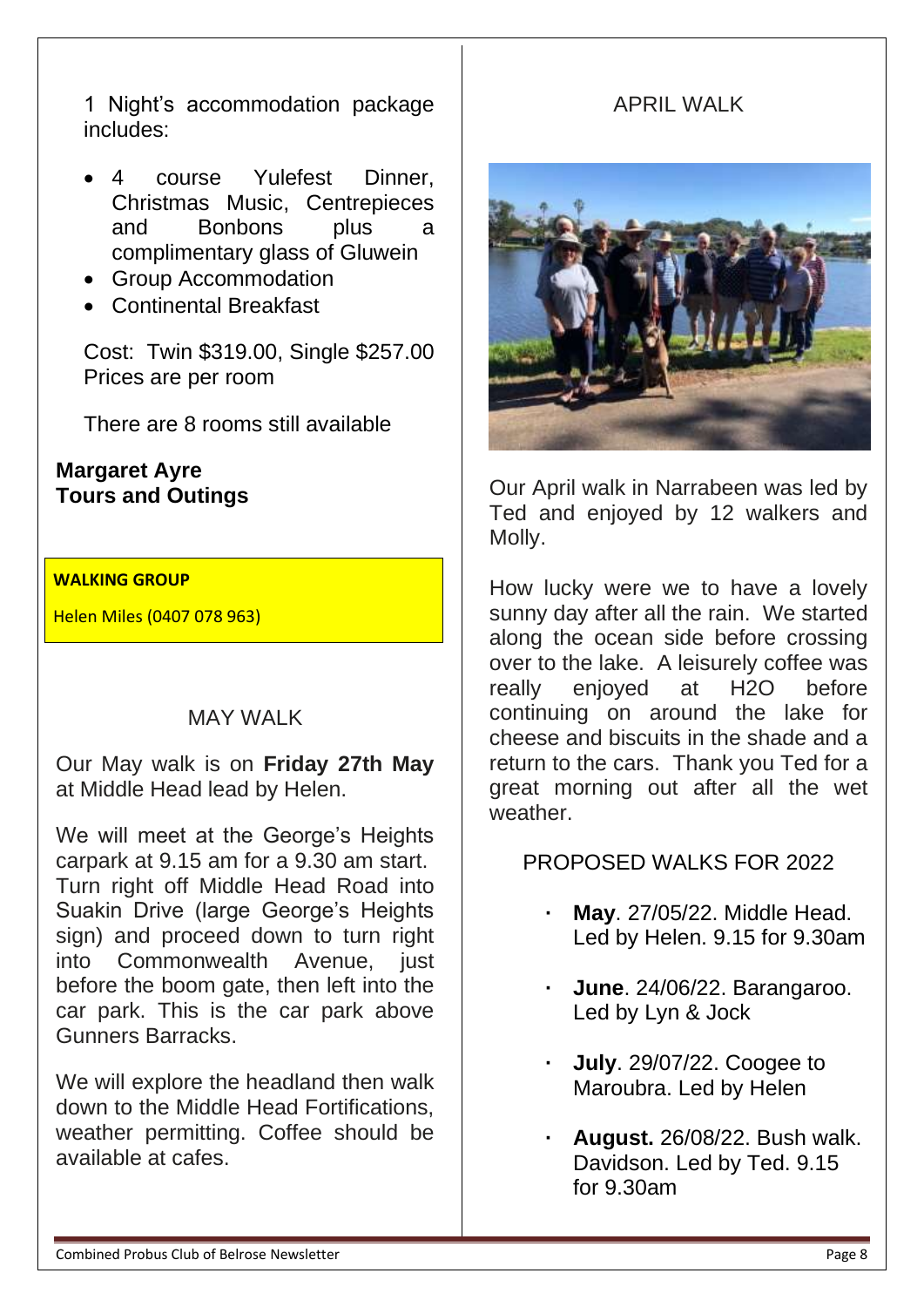- **· September**. 30/09/22. Lysgard Garden Led by Helen
- **· October**. 28/10/22. Centennial Park. Led by Helen & Dennis
- **· November**. 25/11/22. Watson's Bay. Lunch. Led by Helen

Locations and times for the above walks may alter due to weather conditions and Covid restrictions.

### **Helen Miles Walks Coordinator**

### **WELFARE**

Robyn Wood (0424 243 457)

Had a lovely talk with Hastings. The rehab for Liz is going really well - even now doing the hospital stairs. As an outpatient having a double knee operation is a big operation. She has surprised herself. The physios do a great job.

Jill McDonald - it is nearly 3 months since her fall at Warriewood Shopping Centre. Still having rehab at Arcadia. Still unable to drive but getting there soon.

Rob Murphy is looking really well after his hip operation. Still having physio.

Anyone who has been unwell please share your story, look after each other. Winter is on the way so stay well.

**Robyn Wood, Welfare Officer**

### **WRAPS WITH LO**VE

Margaret Hobson (0416 090 140)

A big thank you to all or Probus members and their friends who continually knit and crochet squares to be made into wraps and to those who donate wool to be used by the knitters.

Since our wraps group was started in 2012 we have achieved a total of 1170 wraps. Thanks everyone for your contribution.

Below are some of our latest wraps.

**Magaret Hobson Wraps Coordinator**